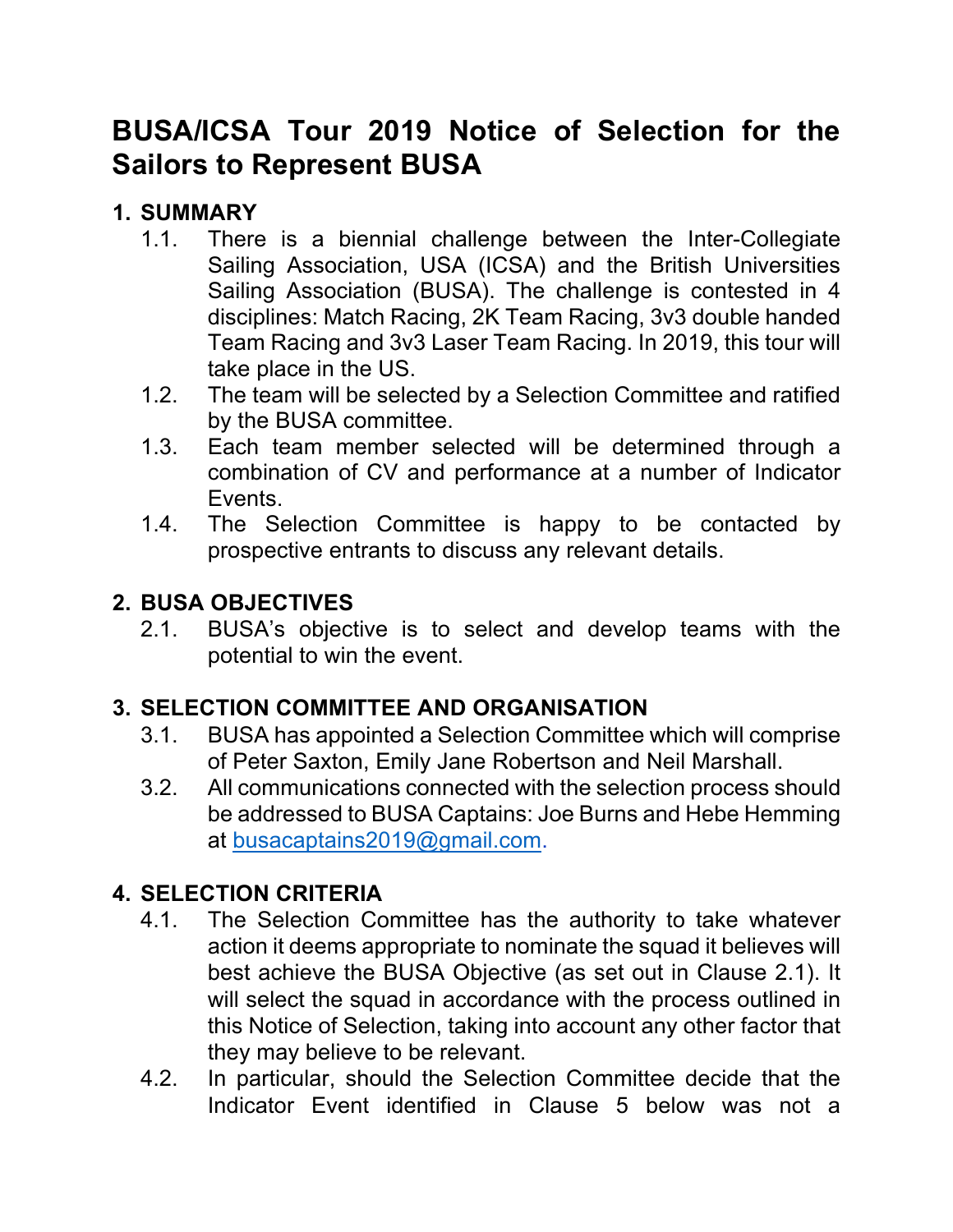satisfactory test of the performance of some or all of the entrants, the Selection Committee may consider the performance of the entrants based on their sailing CVs and other achievements.

- 4.3. The Selection Committee will take note of the results and points gained in the Indicator Events. Due consideration will also be given to other factors.
- 4.4. This Notice of Selection may be amended at any time up to 24 hours before the start of the first Indicator Event, should the Selection Committee, at its absolute discretion, consider that circumstances require changes to be made. Such changes will be e-mailed to the supplied contact addresses.
- 4.5. The Selection Committee shall select the squad for the Tour and nominate teams for each trophy event. However, the Coach and Captains reserve the right to make changes to the teams up until the beginning of the match.
- 4.6. The squad will consist of 8-12 sailors, at the discretion of the selection committee.
- 4.7. At least 20% of the selected squad will be Male, and 20% Female.

#### **5. INDICATOR EVENTS**

- 5.1. BUSA/BUCS Fleet Racing Championship.
- 5.2. BUSA/BUCS Team Racing Championship.
- 5.3. BUSA/BUCS Match Racing Championship.
- 5.4. BUSA/BUCS Yachting Championship.
- 5.5. Any other event the Selection Committee sees fit.

#### **6. RULES - The following rules will apply for all Selections:**

- 6.1. BUSA Constitution.
- 6.2. RRS 2017-2020 with RYA Prescriptions.
- 6.3. The Sailing Instructions for the Selection Event.
- 6.4. This Notice of Selection. Where there is a conflict, succeeding items, as listed above, shall take precedence over preceding items.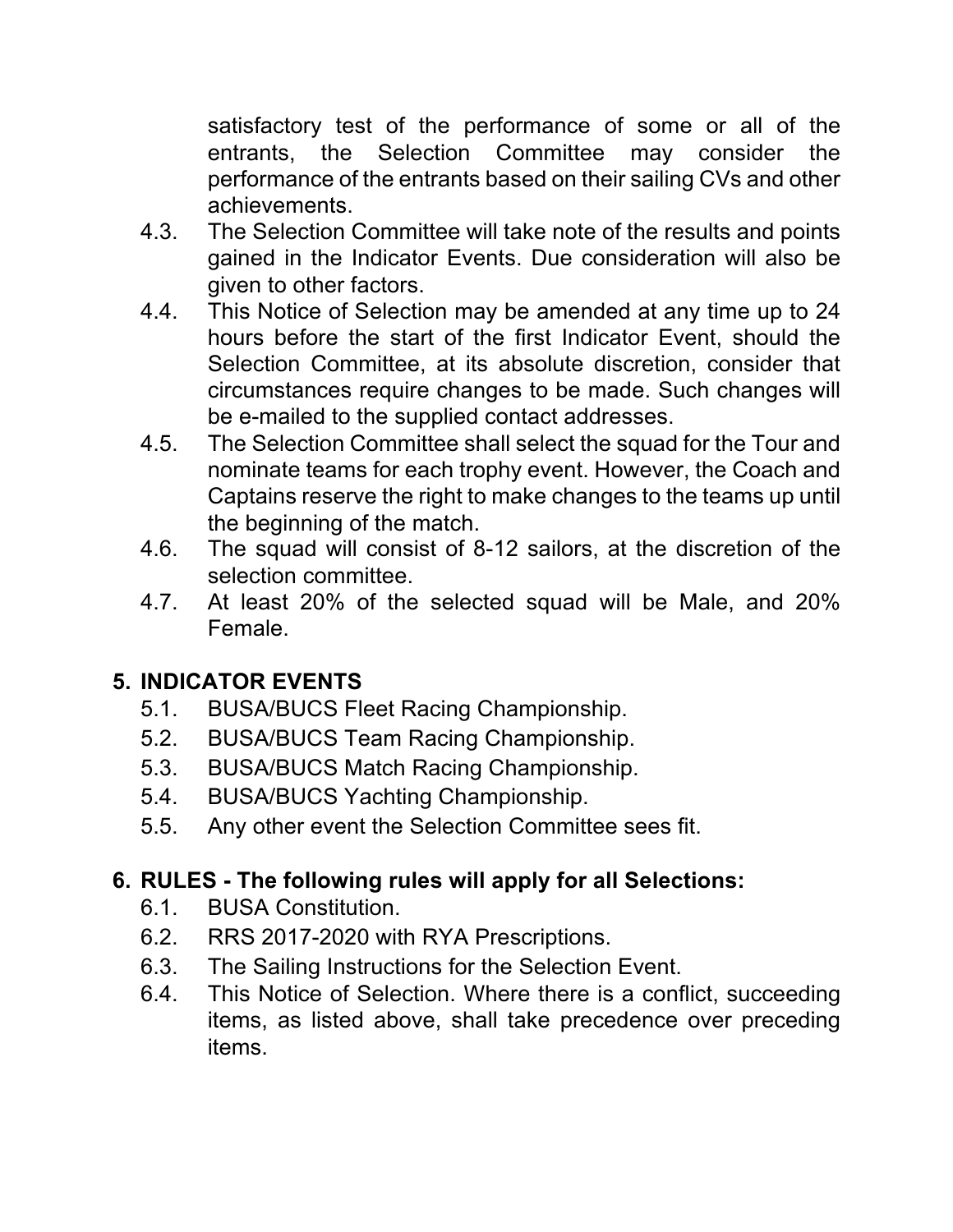## **7. ENTRY REQUIREMENTS**

- 7.1. To be considered for the tour, applicants must submit the following application form: (https://docs.google.com/forms/d/e/1FAIpQLScXXS4HVv0qgTI 1zEXRLOtHf0H8IQLDS6lGPYAM-Z3qXL5a8w/viewform) before the **31st March 2019**. No late entries will be accepted.
- 7.2. A sailors' CV must contain experience and past results.

# **8. ELIGIBILITY OF CREW**

- 8.1. All sailors must be a currently registered student at a UK University.
- 8.2. All sailors must be a member of a club which is a member of BUSA or a BUSA personal member as set out in section 4.8 of the BUSA Constitution.

## **9. SELECTED TEAMS**

- 9.1. The selected teams will be expected to contribute to the cost of attending the event by making an athlete personal contribution towards the event, and aid with fundraising to lower the costs. Other costs such as training may also need to be funded by teams.
- 9.2. The selected teams will also be expected to demonstrate appropriate professional behaviour when representing BUSA. Any incidences of misconduct may be formally raised with the BUSA committee and RYA.

# **10. ANNOUNCEMENT OF THE TEAM**

10.1. The teams will be announced at the BUCS Team Racing Finals and/or on the BUSA website.

#### **11. APPEALS**

- 11.1. Grounds for appeal against the decisions of the Selection Committee are limited to allegations of:
	- 11.1.1. Failure to follow due process
	- 11.1.2. Bias/undue influence
	- 11.1.3. Some other form of misconduct
- 11.2. There will be no appeals against the published selection criteria or the provisions of this Notice of Selection. There will be no